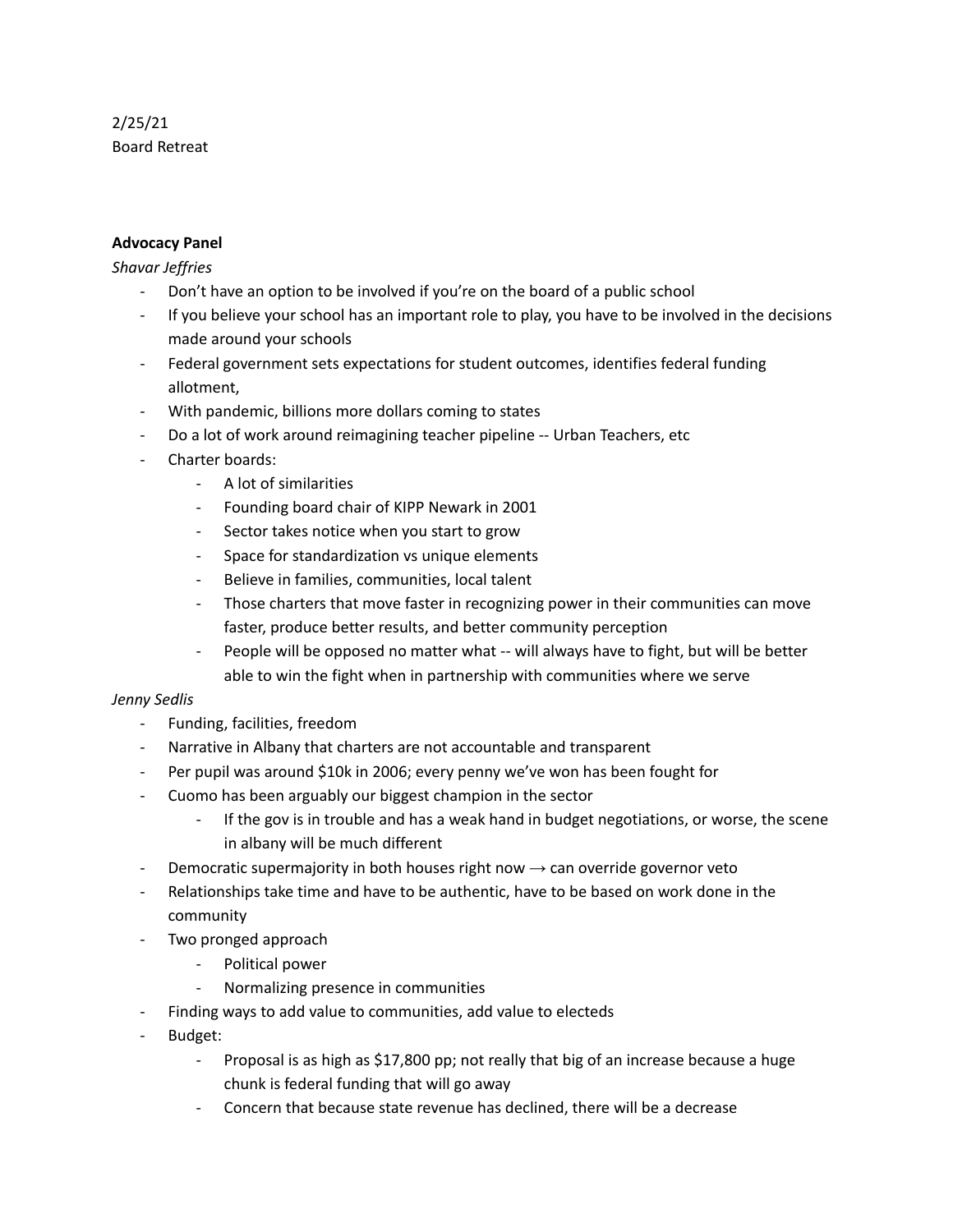- Cap lift: governor put in a zombie cap lift  $\rightarrow$  20 in nyc that could be reauthorized; 11 have already been authorized pending this passing
- Work we're doing together:
	- Trying to preserve our path to do independent expenditures in races
	- Planning a Bronx town hall with mayoral candidates
	- Q&A
	- PPN is cosponsors in putting that together
	- WHo is pro charter:
		- Eric Adams
		- Andrew Yang
		- Shaun Donovan
		- Ray McGuire
		- Scott Stringer -- 'shouldn't fight him, he's not against us'
		- Maya Wiley -- some positive views
- Election cycle is Halley's Comet event:
	- Vast majority of city council is turning over
	- Mayor is turning over
	- Comptroller is turning over
	- Big opportunity to find new friends
	- The tone of policy gets set in NYC

## *John Petry*

- Once in a generational opportunity to impact NYC political landscape for next decade and beyond
- NYC seats in council and mayor are 4 year seats, and almost always get reelected
- Folks we are putting into office will be there for at least 8 years
- At city level, we have matching contribution structure
- Our ability across our boards and funders -- there are a bunch of races that will form
- Eric Adams and Andrew Yang have been most vocally supportive of the candidates; Ray McGuire will be surrounded by people who are pro-charter; Scott Stringer isn't vocally pro-charter
- Go across charter boards  $\rightarrow$  how do we bring as many people together to go and have a collective voice with them
- Try to identify people who have money and are willing to give to this race
- Only Ray is not in matching criteria; 8:1 up to \$175

# **Questions**:

- Paul: why is it so different in the LES vs the bronx
	- Transportation
	- Not living as close to the school
- Boykin: are finance and legal generally higher because it's more straightforward? And then mission has more human variables that can allow for more opportunities for disagreement?
	- It means you THINK your legal compliance is great
	- It is very common that charter boards rate themselves higher on finance and legal